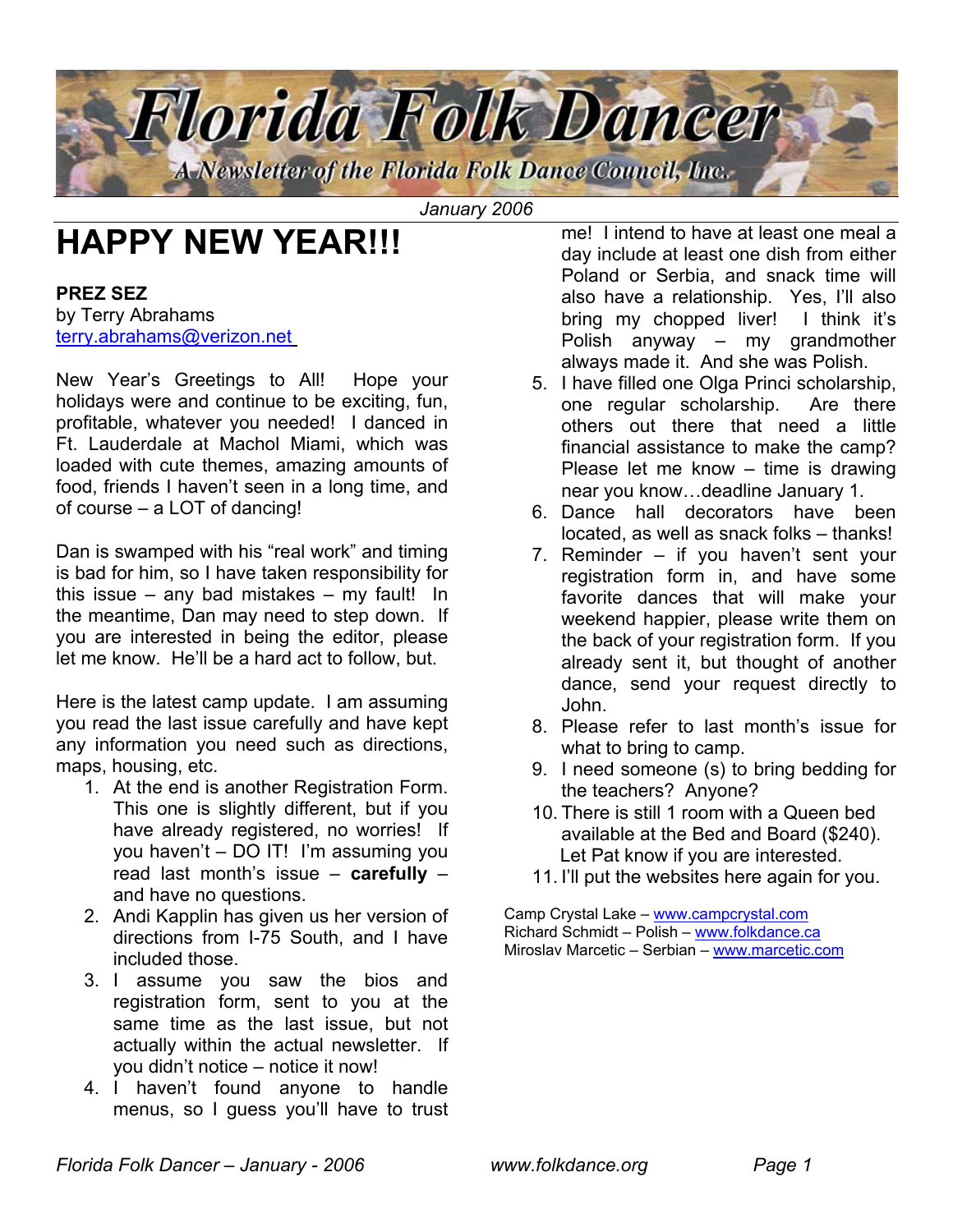#### **ALTERNATE DIRECTIONS FROM ANDI KAPPLIN**

Howdy! Just wanted to suggest that you tell everyone to exit at Hwy. 318 instead of at Hwy 27. It's about 12 or so miles further north and is a great cut through to US 301, bringing you out at Citra. That way you avoid Ocala traffic. The other alternative is to exit at HWY 326 which is about 3 miles north of 27 and avoids most of Ocala traffic. Sorry but I can't remember the exit numbers.

#### **GRAPEVINE INT'L FOLK DANCERS OF SARASOTA**

by Marie Millett [gvduurn@earthlink.net](mailto:gvduurn@earthlink.net)

We had our holiday party on the  $21^{st}$ . 25 dancers joined for good food and great dancing. We've had visitors from Georgia – Sara and Jim, and Sergio and Barbara from N.J. as well as Anna Belle and Jay from Pittsburg.

I'm excited about my  $80<sup>th</sup>$  birthday party on January 15<sup>th</sup> at the Unitarian Universalist Church in Sarasota. Everybody is welcome. There will be folk dancing and ballroom dancing with a live band! Contact me at 941-351- 6281 or [gvduurn@earthlink.net](mailto:gvduurn@earthlink.net) if you are coming!

#### **ORLANDO INTERNATIONAL FOLK DANCE CLUB**

 By: Pat Henderson [henderp@bellsouth.net](mailto:henderp@bellsouth.net)

As the end of the year approaches, the most surprising news is that we are still dancing at our dance studio behind our home. Bobby and I have a new plan-to sell our two vacant land parcels and then use some of that money to buy another home in the Monticello area. That way we can take our time to move and we could always come back if we change our minds! It makes even more sense when you consider that we have a daughter in Orlando and a son in

Tallahassee. The folk dancers were very relieved to hear of our new plan.

Juanita Schockey had her hip replacement surgery on December 13 and is recovering very well. She visited her bridge group 9 days after surgery to wish everyone a joyous holiday season. We were very pleased to see how well she could walk with her walker.

Our annual holiday party was December 14 and we had a pot luck dinner before dance. The chefs this year created some fabulous dishes. One unusual thing happened--no one brought a dessert! We were all watching our waistline (and diabetes for some). Terry came over from Tampa for the party. We danced every Wednesday through the holidays doing the Western Mixer to Jingle Bells. On December 21, Kelly Fagan brought her mother, Tina, and sister, Linda, to dance with us. May 2006 be a great year for everyone!

#### **TAMPA!!**

I went to the holiday party in Orlando and had my usual good time with everyone. They always put on good parties! Danced a lot, **ate too much**. Then I went to Machol Miami for the Xmas weekend, which is a great thing to do if you're Jewish! Lots of new dances, I wasn't as excited as some years, but will teach a couple of them. But I saw lots of friends, caught up on gossip, **ate too much**, hit the hot tub and danced my tushie off til all hours of the night. I also went to a Boca friend's Hannukah party which was a blast, spent a couple of nights with my fencing coach and wife, and my old next door neighbor from my childhood (that stood up for me at my wedding) came to visit with us (she lives in Nashville), so lots of catching up. Fenced in Pittsburg the first of the month and took two  $2^{nd}$  s and a  $3^{rd}$ !!! Saw snow, also saw good fencing buddies, again **ate too much**. Hmm… Is this a pattern??? This was the start of qualifying for the US team again. Hit a small tournament in G'ville and won that one!!! Love those  $1<sup>st</sup>$  places – and they don't happen too often any more.

Ursula is coming along – besides her back surgery she now had cataract surgery – we do a lot of fingercrossing for her! Andi's daughter and son-in-law came in for the holidays, which made her very happy! Shira is a successful lawyer in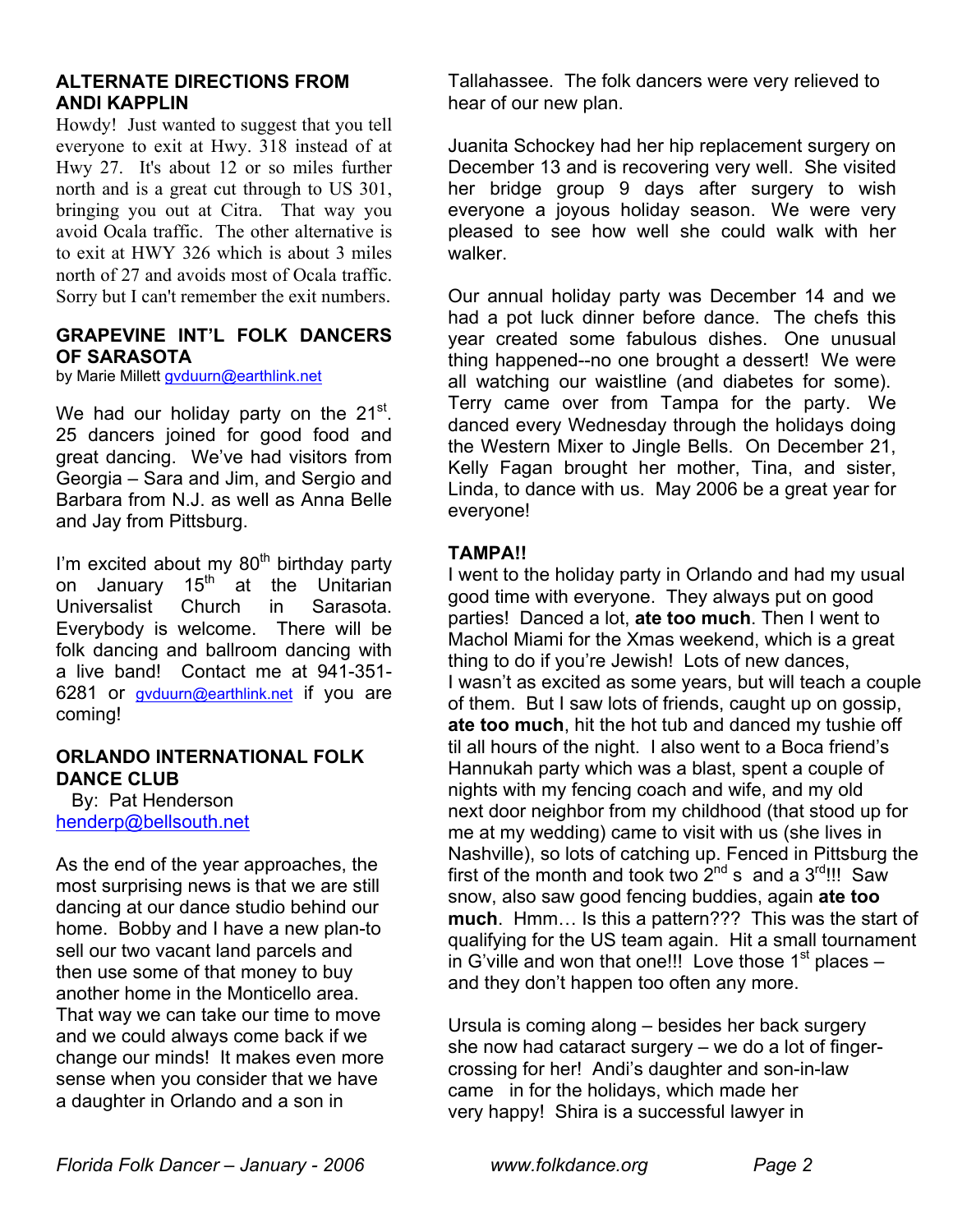Chicago. Judith's family (usually 23, but this time only 18) got together for their Annual Christmas supper, and Cassandra and Austin sang a lovely Xmas carol they had earlier performed at church. Austin, (18!) is going to Uruguay as a Mormon missionary for 2 years. The day after Xmas, they all

#### **DICK CRUM - FOLKDANCE ICON LEAVES THE DANCE FLOOR**

#### [*This article received from Kay Demos]*

Dick Crum passed away last night. He hadn't been feeling up to par for about a week, but he did nothing about it. Apparently he died of a heart attack.

A memorial service for him is being organized in the Santa Monica area. His body will be cremated and the ashes will be sent to his sister in Minneapolis, where he was born.

For those of us who know him, he was a true folk dancing icon. Every IFD teacher has used him as the gold standard when it comes to teaching techniques and styling. He coined the phrase "dancing inside your shoes" when referring to the subtle small steps that are prevalent in Croatian and Serbian dances. His ability to combine his wit and teaching talents made Dick a dance teacher par excellence.

I will truly miss Dick...he was a real gem of a person. May his memory be eternal.

# **GEORGE SENYK**

**Husband Father Caller Dancer Teacher Friend Only the best of memories… He will be missed.** 

#### **HAL JUNG DONATION**

#### Tampa – (con't)

The whole family went bowling! Now that's a change! Some of us are contra dancing on New Year's Eve. A good way to bring in the new year…and we hope you all have a Happy One!

> Received from Project Learn to Read: "Thank you for your \$25 donation in memory of Hal Jung. "He was a very special person and everyone here will miss him greatly. Hal was a very intelligent, kind, and caring man and all the staff, students, and tutors appreciated all that he did for us. Hal volunteered many, many hours of his time and his expertise. He has helped our program to remain open, and to develop a more student-centered curriculum for those of our students who have had difficulty learning to read. His one-to-one training of tutors greatly improved Project Learn to Read's ability to more effectively serve our students. The standards he set will remain a benchmark of our service. Your donation will help carry on the work we do; the work that was so important to Hal. I apologize for the delay in sending you this note. The work has been overwhelming since we lost Hal. Sincerely, Carol Spiegl" Changing Lives – Building Futures 211 N. Park Blvd. San Antonio, TX 78204

### **UPCOMING DANCE EVENTS**

#### **January 2006**

4-8, Wed.-Sunday: Greek Festival, Tarpon Springs, http://levendia.org/schedule.htm

13-15, Fri-Sunday: English Infusion Dance Weekend, O'Leno State Park, FL

13-15, Fri-Sunday: Ralph Page Dance Legacy Weekend, Durham, NC a New England folk dance event, call 603-436-8372 or [www.neffa.org/rplw.html](http://www.neffa.org/rplw.html)

#### **Upcoming events (con't) January 2006**

*Florida Folk Dancer – January - 2006 www.folkdance.org Page 3*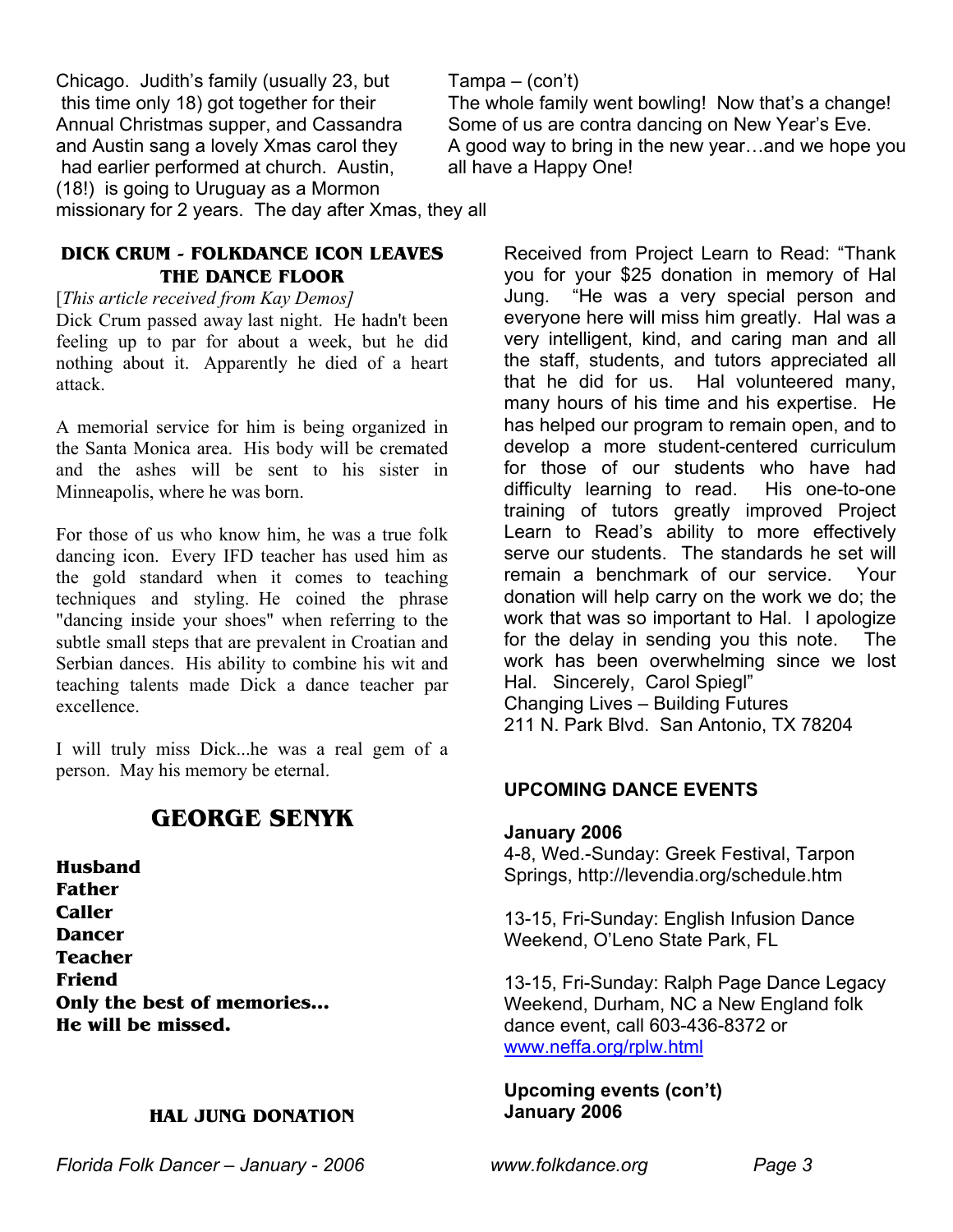15, Marie Millet's birthday party – see article and/or invitation in this newsletter.

20, Fri. 4:00 – 8:00. Open House – Florida Eastern Europe Linkage Institute, Polish Educational and Cultural Foundation host the first Central Florida Eastern Europe Initiative event at the UCF campus. Food, Music, Ethnic Cultural Displays, contact 407-352-6569 or 407-365-2586 – Barbara Ying.

#### **February 2006**

3,4, Friday, Saturday: Greek Festival, Ocala

17-20, Friday-Monday: FFDC Florida Camp, Camp Crystal Lake, Keystone Heights, FL

#### **March 2006**

25, Saturday, Spring Fling in Port Orange, FL

#### **April 2006**

1.2, Saturday, Sunday: 19<sup>th</sup> Annual Israeli Workshop at JCC of Greater Orlando Guest Teacher: Ruth Goodman

7-9, Fri-Sunday: Rang Tang 2006, Stone Mountain, GA Teacher: Shawn Donaldson Contact: [liznunan@hotmail.com](mailto:liznunan@hotmail.com)

#### **Tamburitzans schedule:**

| Date                   | City/State                | Venue                                                | Time       | Contact                                  |
|------------------------|---------------------------|------------------------------------------------------|------------|------------------------------------------|
| Wednesday<br>January 4 | Tarpon<br>Springs,<br>FL. | Tarpon Springs<br>Performing Arts<br>Center          | 7:30<br>РM | <b>Tickets</b><br>727-937-<br>0686       |
| Thursday<br>January 5  | Del Ray<br>Beach, FL      | Huntington<br>Pointe Club<br>House                   | 8:00<br>PM | Huntington<br>Point<br>Association       |
| Friday<br>January 6    | Lake<br>Worth, FL         | Palm Beach<br>Community<br>College/Duncan<br>Theatre | 7:30<br>PM | D.U.<br>Tamburitzans<br>877-826-<br>6437 |
| Saturday<br>January 7  | Lake<br>Worth, FL         | Palm Beach<br>Community<br>College/Duncan<br>Theatre | 7:30<br>PM | D.U.<br>Tamburitzans<br>877-826-<br>6437 |
| Saturday<br>January 14 | Panama<br>City, FL        | Marina Civic<br>Center                               | 7:30<br>PM | Joyce<br>Harrison 850-<br>236-1260       |

| Sunday<br>January 15         | Melbourne,<br>FL          | <b>EAU Gallie</b><br><b>High School</b>                         | 8:00<br>PM        | טטווט אטש<br>321-242-<br>2219         |
|------------------------------|---------------------------|-----------------------------------------------------------------|-------------------|---------------------------------------|
| Saturdav<br>March 4          | Crescent<br>City, FL      | George C. Miller<br>Middle School                               | 7:00<br><b>PM</b> | Jean Labonte<br>396-698-<br>2342      |
| Sunday<br>March <sub>5</sub> | North<br>Port, FL         | North Port High<br>School                                       | 3:00<br><b>PM</b> | Mary Maples<br>941-426-<br>8479       |
| Monday<br>March 6            | Lakeland,<br>FL.          | Florida Southern<br>College -<br><b>Branscomb</b><br>Auditorium | 7:30<br><b>PM</b> | <b>Box Office</b><br>863-680-<br>4296 |
| Tuesday<br>March 7           | Avon<br>Park. FL          | South Florida<br>Community<br>College                           | 7:30<br><b>PM</b> | <b>Box Office</b><br>863-453-<br>6661 |
| Thursday<br>March 9          | Tarpon<br>Springs,<br>FI. | <b>Tarpon Springs</b><br>Performing Arts<br>Center              | 7:30<br>РM        | <b>Tickets</b><br>724-937-<br>0686    |
| Friday<br>March 10           | Sunrise,<br>FL            | Sunrise Civic<br><b>Center Theater</b>                          | 7:30<br><b>PM</b> | <b>Box Office</b><br>954-747-<br>4646 |

Box Office

# **Jim Gold Tours: 2006**

# **BUDAPEST, PRAGUE, NORWAY, ICELAND, FRENCH CANADA, POLAND, GREECE and the GREEK ISLANDS! With international folklore and folk dance experts:**

# **Jim Gold, Adam Molnar, Lee Otterholt, Yves Moreau, and Richard Schmidt. Our 22nd year!**

 Join our group of friendly travelers on a historic adventure! Let folklore come alive as we visit villages, folk festivals, ethnographic museums, historic sights, attend performances, dine in local restaurants, and learn traditional folk dances!

*Florida Folk Dancer – January - 2006 www.folkdance.org Page 4*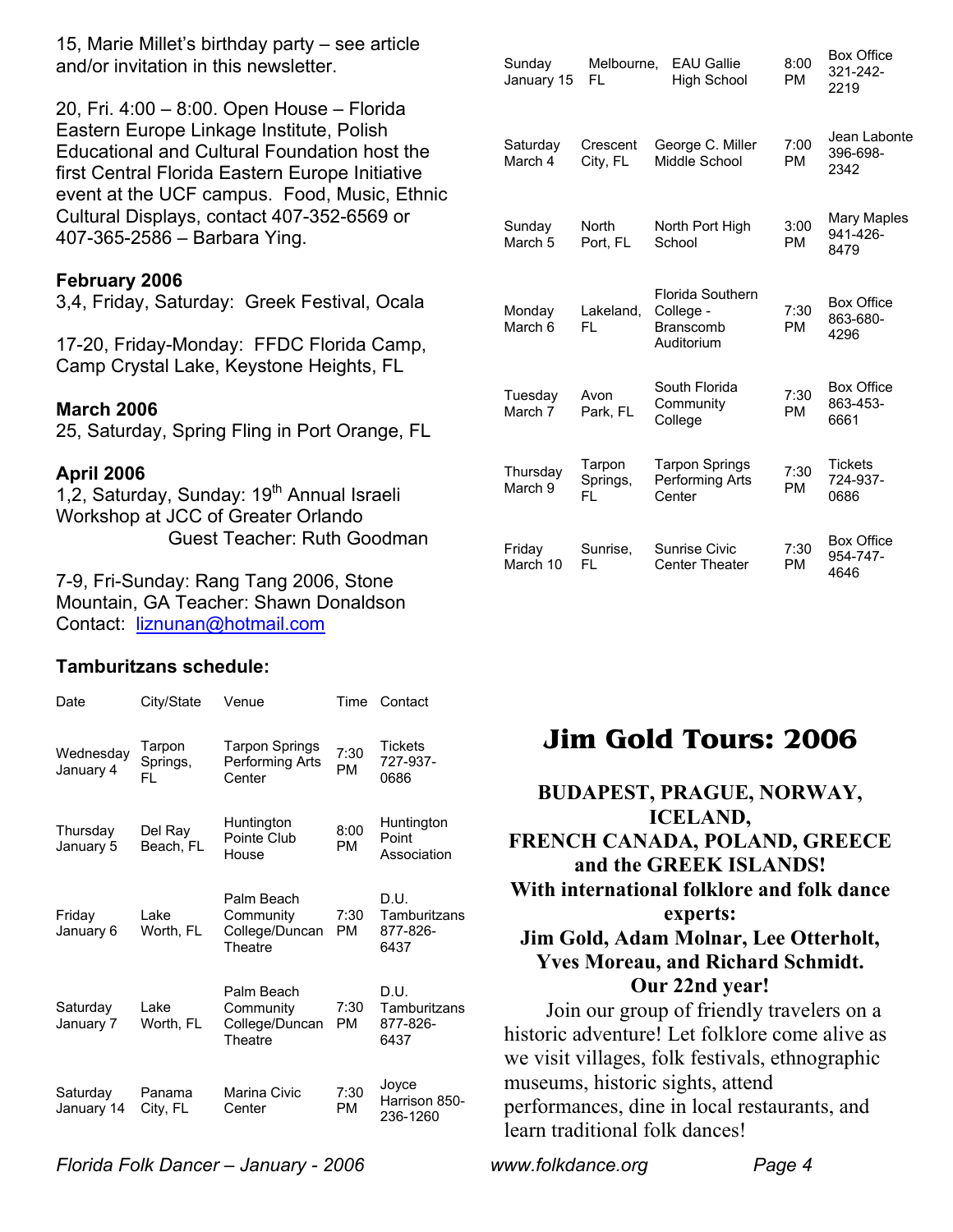**BUDAPEST and PRAGUE!** March 24-April 3. Jim Gold and Adam Molnar.  **Budapest Spring Folk Festival.** Prague ext. March 20-25.  **NORWAY and ICELAND!** May 15-25. Jim Gold and Lee Otterholt. Oslo, Bergen. Hovin, (Telemark), Voss, Aal Folk Festival. Iceland ext. May 25-29  **FRENCH CANADA!** July 4-13. Jim Gold. Consultant: Yves Moreau. Montreal, Quebec City, **Drummondville World Folk Festival: HUNGARY!** July 28-Aug.7. Adam Molnar. Consultant/Sponsor: Jim Gold. Eger, Jászberény Folk Festival, Budapest, Nyiregyhaza, Mezökövesd, Debrecen. **POLAND!** August 6-19. Jim Gold and Richard Schmidt: Krakow, Zakopane, Torun, Gdansk, Olsztyn, Warsaw.

## Prague ext. August 19-23.  **GREECE and GREEK ISLANDS!** October 14-27. Jim Gold and Lee Otterholt.

Athens, Olympia, Delphi, Meteora, Corinth, Mycenae, Epidaurus, Greek Island Cruise: Mykonos, Crete, Rhodes, Patmos, Ephesus, and

Santorini. Santorini ext. Oct. 26-29.

Visit our web site at *[www.jimgold.com](http://www.jimgold.com/)* for itineraries and details! JIM GOLD INTERNATIONAL, 497 Cumberland Avenue, Teaneck, NJ 07666 201/836-0362, e-mail: jimgold@jimgold.com.

#### **THIS SPACE AVAILABLE FOR \$7.00 A DAY**

**You can live with dancing, but not as well!**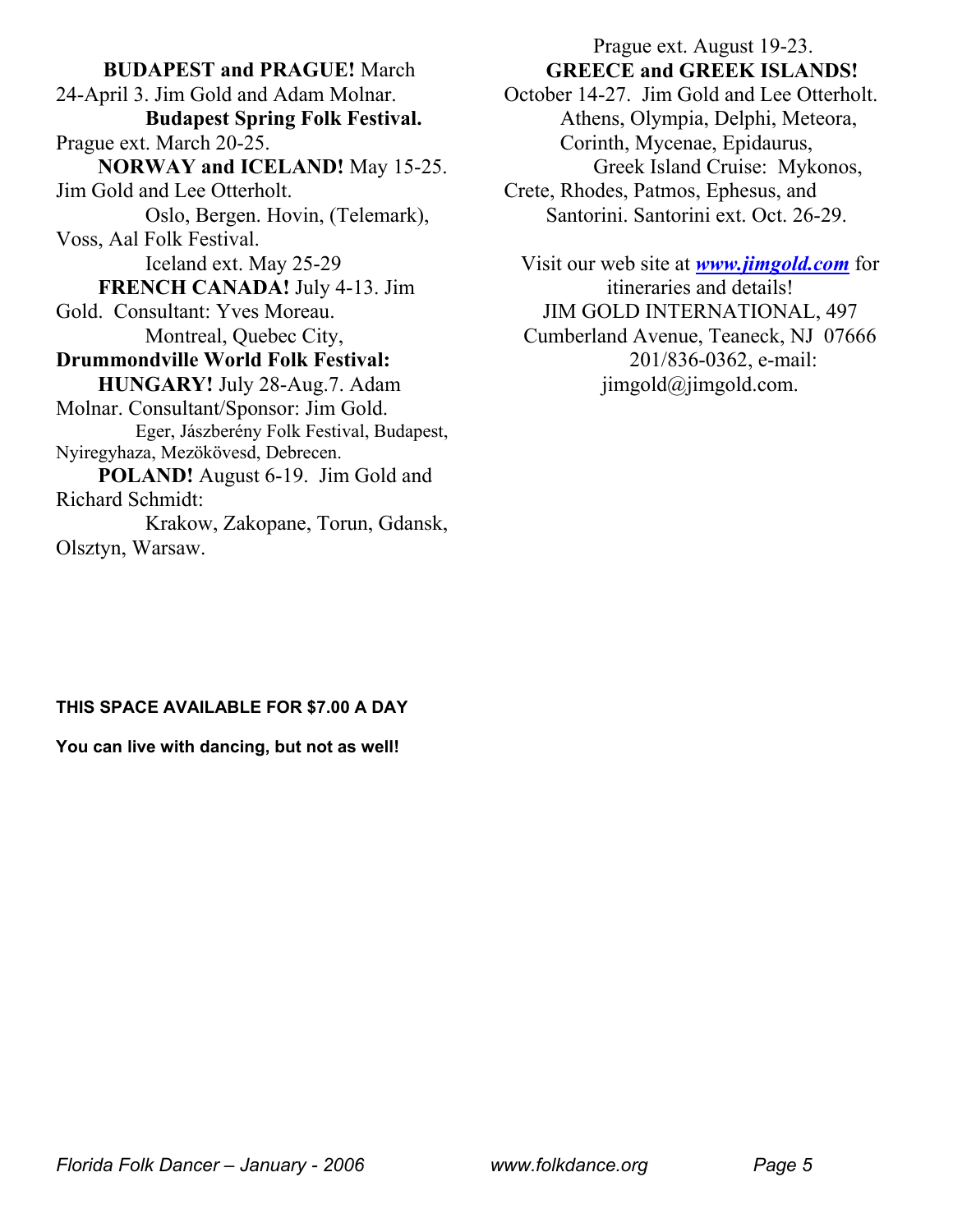#### **Florida Folk Dance Council, Inc. Presents: FLORIDA FOLK DANCE CAMP - 2006 Miroslav Marcetic (Serbian) and Richard Schmidt (Polish) February 17 - 20, 2006 at Camp Crystal Lake, Florida**

| <b>REGISTRATION FORM</b>              |  |  |  |  |
|---------------------------------------|--|--|--|--|
| . ده دا د. مید میده به ده سوه میشود ک |  |  |  |  |

|  | (One form per person please) |  |
|--|------------------------------|--|
|--|------------------------------|--|

|                                                                                                                        |   |       |    |  | Litial.<br>Do you want to receive your newsletter by email?                        |                    |      |  |                       |                 |                                                                                     |                                                                                                                                                                                                                                      |
|------------------------------------------------------------------------------------------------------------------------|---|-------|----|--|------------------------------------------------------------------------------------|--------------------|------|--|-----------------------|-----------------|-------------------------------------------------------------------------------------|--------------------------------------------------------------------------------------------------------------------------------------------------------------------------------------------------------------------------------------|
| <b>CAMP FEES:</b>                                                                                                      |   |       |    |  |                                                                                    |                    |      |  |                       |                 |                                                                                     |                                                                                                                                                                                                                                      |
| <b>Full Time</b>                                                                                                       |   |       |    |  |                                                                                    |                    |      |  |                       |                 |                                                                                     |                                                                                                                                                                                                                                      |
|                                                                                                                        |   |       |    |  | On campus (Three nights, nine meals)                                               |                    |      |  |                       |                 | \$190.00                                                                            |                                                                                                                                                                                                                                      |
|                                                                                                                        |   |       |    |  | Off campus (Three nights, nine meals)                                              |                    |      |  |                       |                 | 130.00                                                                              |                                                                                                                                                                                                                                      |
|                                                                                                                        |   |       |    |  | RV's and tents allowed (yurts available)                                           |                    |      |  |                       |                 | 130.00                                                                              |                                                                                                                                                                                                                                      |
|                                                                                                                        |   |       |    |  |                                                                                    |                    |      |  |                       |                 | <b>Part Time – design your own below!!</b> (Full timers don't need to check these)  |                                                                                                                                                                                                                                      |
|                                                                                                                        |   |       |    |  |                                                                                    |                    |      |  |                       |                 | Check the boxes below the price for MEALS (B=Breakfast, L= Lunch, D=Dinner)         |                                                                                                                                                                                                                                      |
| Fri D                                                                                                                  |   | Sat B |    |  | $Sat L$ $Sat D$ $Sun B$ $Sun L$                                                    |                    |      |  |                       | │ Sun D │ Mon B | Mon L                                                                               | <b>Total</b>                                                                                                                                                                                                                         |
| 10.00 7.00                                                                                                             |   |       |    |  | 8.00   10.00   7.00                                                                |                    | 8.00 |  | 10.00                 | 7.00            | 8.00                                                                                |                                                                                                                                                                                                                                      |
|                                                                                                                        |   |       |    |  |                                                                                    |                    |      |  |                       |                 |                                                                                     |                                                                                                                                                                                                                                      |
|                                                                                                                        |   |       |    |  |                                                                                    |                    |      |  |                       |                 | Check the NIGHTS you will be sleeping at camp: (includes instructor fees and party) |                                                                                                                                                                                                                                      |
| Friday                                                                                                                 |   |       |    |  |                                                                                    | Sunday<br>Saturday |      |  | <b>Total</b>          |                 |                                                                                     |                                                                                                                                                                                                                                      |
| $\overline{40.00}$ (30 Off campus)                                                                                     |   |       |    |  | $\vert$ 40.00 (30 Off campus)                                                      |                    |      |  | 40.00 (30 Off campus) |                 |                                                                                     |                                                                                                                                                                                                                                      |
|                                                                                                                        |   |       |    |  |                                                                                    |                    |      |  |                       |                 |                                                                                     |                                                                                                                                                                                                                                      |
|                                                                                                                        |   |       |    |  | Check T-SHIRT - \$10.00 (Check size, style, and color)                             |                    |      |  |                       |                 | 10.00                                                                               |                                                                                                                                                                                                                                      |
| S                                                                                                                      | м |       | L. |  | XL   Regular   Scoop Neck                                                          |                    |      |  | V-Neck                | Red             | White                                                                               | <b>Total</b>                                                                                                                                                                                                                         |
|                                                                                                                        |   |       |    |  |                                                                                    |                    |      |  |                       |                 |                                                                                     |                                                                                                                                                                                                                                      |
|                                                                                                                        |   |       |    |  | FFDC Membership (1 per household)                                                  |                    |      |  |                       |                 | 15.00                                                                               |                                                                                                                                                                                                                                      |
|                                                                                                                        |   |       |    |  |                                                                                    |                    |      |  |                       |                 | 15.00                                                                               | <u> The Common State State State State State State State State State State State State State State State State State State State State State State State State State State State State State State State State State State State</u> |
| Camp Video (VHS Tape _______ DVD_____)<br>Syllabus - hard copy (email copies mailed prior to camp - no charge)<br>5.00 |   |       |    |  |                                                                                    |                    |      |  |                       |                 |                                                                                     |                                                                                                                                                                                                                                      |
|                                                                                                                        |   |       |    |  | <b>Contributions</b> to Olga Princi Scholarship are appreciated (but not required) |                    |      |  |                       |                 |                                                                                     |                                                                                                                                                                                                                                      |
|                                                                                                                        |   |       |    |  | If postmarked by January 15, take a \$10.00 discount (Full time only)              |                    |      |  |                       |                 |                                                                                     |                                                                                                                                                                                                                                      |
|                                                                                                                        |   |       |    |  | Student discount - \$10 per day                                                    |                    |      |  |                       |                 |                                                                                     |                                                                                                                                                                                                                                      |
| <b>TOTAL PAYMENT \$</b>                                                                                                |   |       |    |  |                                                                                    |                    |      |  |                       |                 |                                                                                     |                                                                                                                                                                                                                                      |
|                                                                                                                        |   |       |    |  |                                                                                    |                    |      |  |                       |                 | Evening parties are on a walk-in basis: \$10 (\$5 students) per night – pay at door |                                                                                                                                                                                                                                      |
| Special Diet Preference: Vegetarian __ Lactose Intolerant __ Other __                                                  |   |       |    |  |                                                                                    |                    |      |  |                       |                 |                                                                                     |                                                                                                                                                                                                                                      |
|                                                                                                                        |   |       |    |  | Expect to share a cabin with other dancers. Cabin maximum is 8 people.             |                    |      |  |                       |                 |                                                                                     |                                                                                                                                                                                                                                      |
|                                                                                                                        |   |       |    |  |                                                                                    |                    |      |  |                       |                 |                                                                                     |                                                                                                                                                                                                                                      |
|                                                                                                                        |   |       |    |  |                                                                                    |                    |      |  |                       |                 |                                                                                     |                                                                                                                                                                                                                                      |

 **(Couples stay with other couples, no private rooms available)** 

**Please Note:** Remember that dancing, like any physical activity, carries the risk of injury. The Camp environment is rural with limited lighting and rough walkways. Neither Florida Folk Dance Council, Inc., nor its members, officers, or directors have the resources to cover the costs of injuries or illness. While we don't want to discourage anyone from coming to Camp, your attendance is your representation that you have adequate insurance or other resources to cover your medical costs, lost wages, and pain and suffering without recourse to the Florida Folk Dance Council, Inc. or its officers, directors or members should you suffer any injury.

Send To: Call: Pat at 407-275-6247 Pat Henderson email: [henderp@bellsouth.net](mailto:henderp@bellsouth.net) 9859 Berry Dease Rd.. The Contract of Media page: [www.folkdance.org](http://www.folkdance.org/) Orlando, FL 32825 or Terry – 813-234-1231

Make check payable to: FFDC **Any questions about registration?** email: [terry.abrahams@verizon.net](mailto:terry.abrahams@verizon.net)